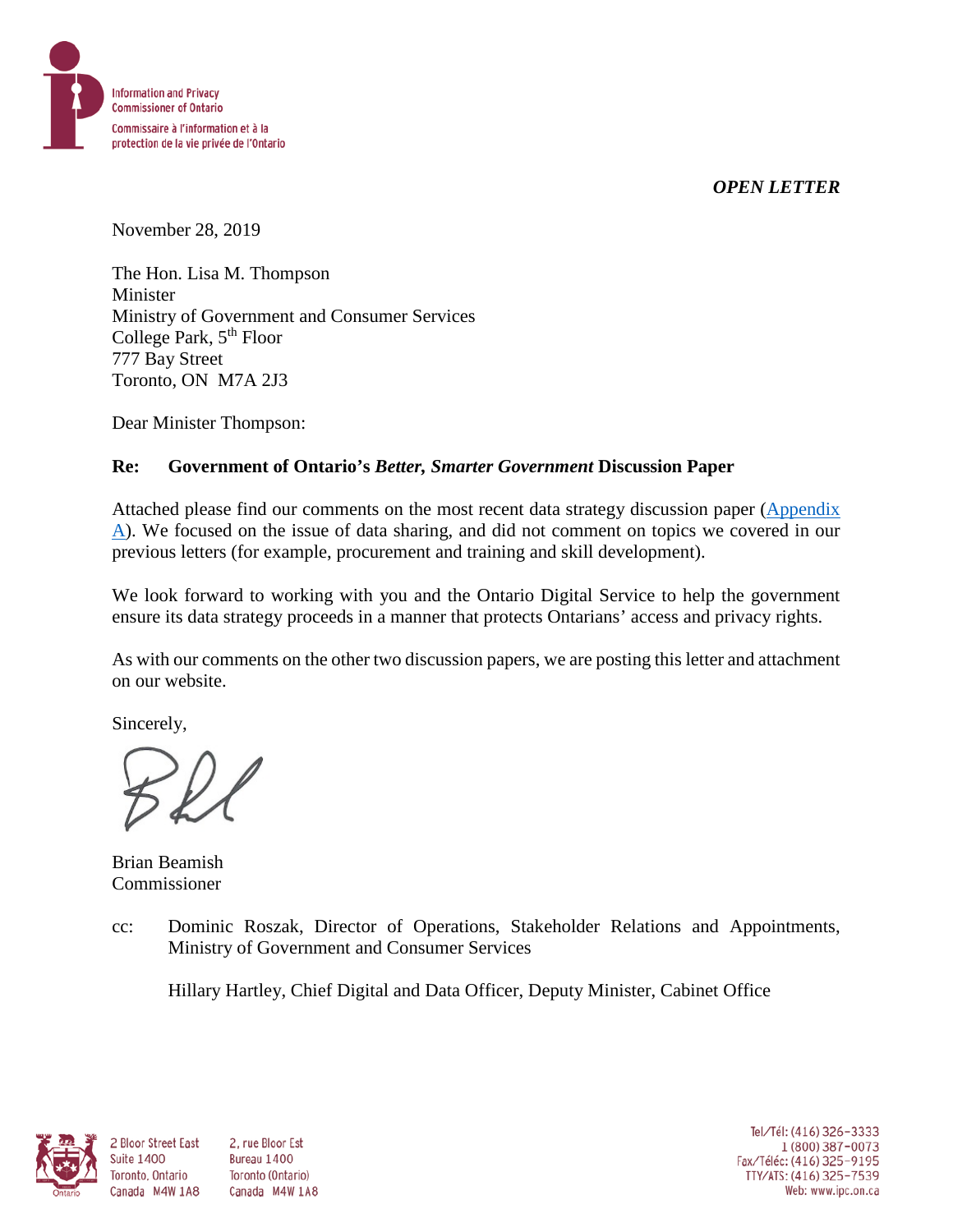# **Appendix A IPC Comments on the Ontario Government's** *Better, Smarter Government* **Discussion Paper**

<span id="page-1-0"></span>The discussion paper outlines a number of benefits for broad data sharing such as designing better services and delivery, more effective planning and evaluation of programs and services, making interaction with government easier and less burdensome for the public, and grounding government programs and services in evidence and insight.

While acknowledging the potential benefits of data sharing for both the public and government, when it involves personal information, data sharing can raise significant privacy risks. Our comments focus on the privacy concerns that arise from sharing personal information.

Data sharing can raise the spectre of Big Brother with massive centralized databases, and create anxiety about altering the power balance between the individual and the state. Recent surveys confirm that the public is concerned over the loss of control over their own personal information held by government. For example, the Office of the Privacy Commissioner of Canada's latest privacy survey found:

- the majority of Canadians expressed discomfort with the Government of Canada sharing their personal information with foreign governments or authorities (75%), with another federal department without their consent (64%), or with another federal department for some purpose that they are not aware of (60%)
- the majority (81%) said they would be at least somewhat comfortable with the Government of Canada sharing their personal information with another department of the Government of Canada with their consent<sup>[1](#page-1-1)</sup>

A recent American survey found that 84% of respondents think they have very little or no control over their data collected by government. The majority (78%) said they have very little or no understanding of what the government does with their data, and 64% said they are somewhat or very concerned about how the government is using their data.<sup>[2](#page-1-2)</sup>

Use of advanced information technology and data-driven practices, combined with data sharing, create the potential for administrative efficiencies and more informed decision-making. At the same time, there is the potential for abuse and compromising individuals' existing rights.

 $\overline{a}$ 

<span id="page-1-1"></span><sup>1</sup> Office of the Privacy Commissioner of Canada, *2018-19 Survey of Canadians on Privacy*, Final Report, March 2019, [https://www.priv.gc.ca/en/opc-actions-and-decisions/research/explore-privacy-research/2019/por\\_2019\\_ca/#fig02.](https://www.priv.gc.ca/en/opc-actions-and-decisions/research/explore-privacy-research/2019/por_2019_ca/#fig02)

<span id="page-1-2"></span><sup>2</sup> Brooke Auxier, Lee Rainie, Monica Anderson, Andrew Perrin, Madhu Kumar and Erica Turner, Pew Research Center Internet and Technology, *Americans and Privacy: Concerned, Confused and Feeling Lack of Control Over Their Personal Information*, November 15, 2019, [https://www.pewresearch.org/internet/2019/11/15/americans-and](https://www.pewresearch.org/internet/2019/11/15/americans-and-privacy-concerned-confused-and-feeling-lack-of-control-over-their-personal-information/)[privacy-concerned-confused-and-feeling-lack-of-control-over-their-personal-information/.](https://www.pewresearch.org/internet/2019/11/15/americans-and-privacy-concerned-confused-and-feeling-lack-of-control-over-their-personal-information/)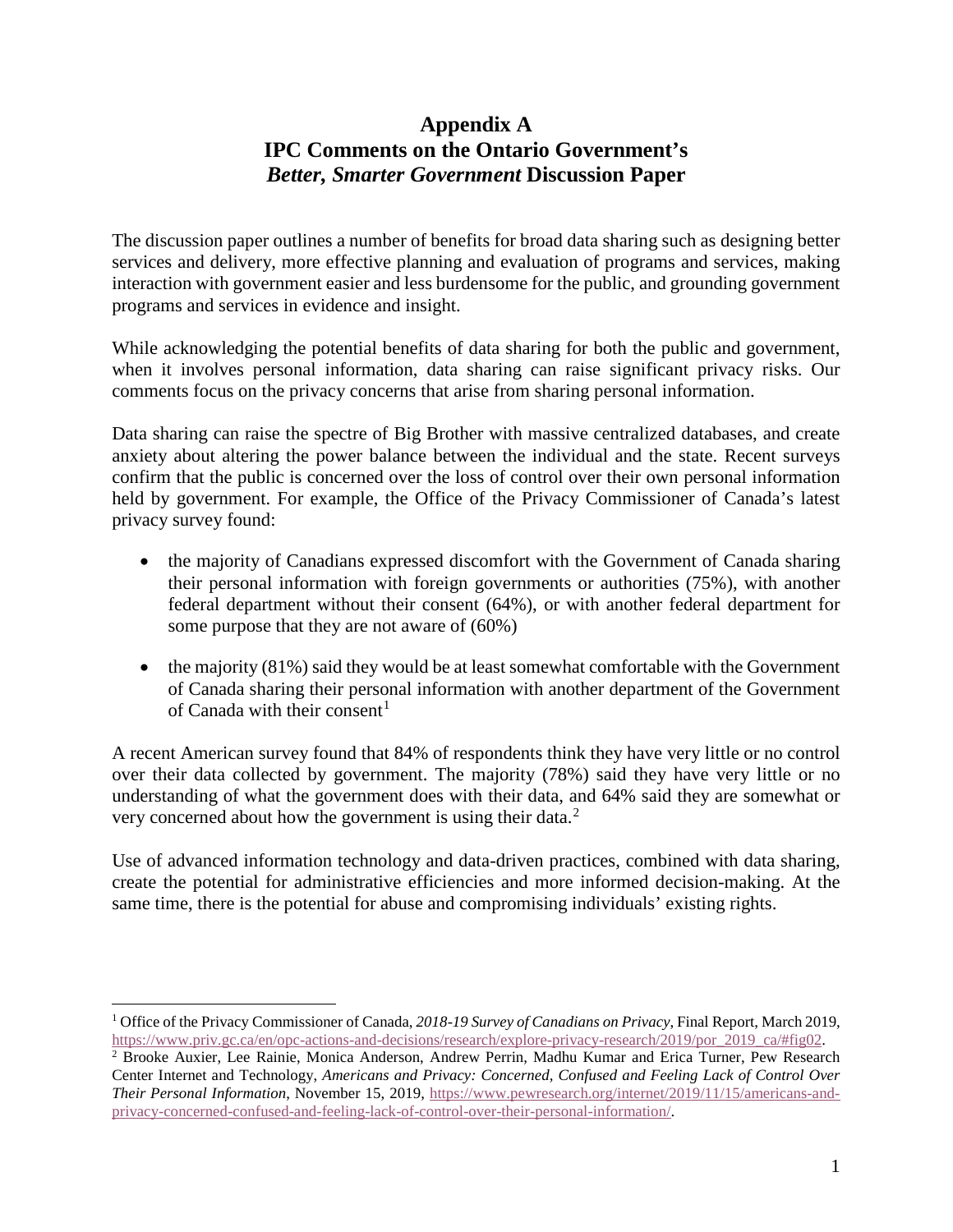In addition to the potential loss of control over personal information, privacy risks that may arise related to data sharing include:

- use of data for purposes unrelated to the reason it was collected, or by unknown users
- decisions made using inaccurate and outdated data without the knowledge of the data subject, and to the detriment of the individual
- enhanced government profiling, surveillance and intrusion into individuals' lives
- lack of accountability for the protection of personal information
- increased risk of security and privacy breaches<sup>[3](#page-2-0)</sup>

 $\overline{a}$ 

If the data sharing is not open and transparent, individuals will not be in a position to make informed decisions about how their information is collected, used and disclosed by governments, or have the opportunity to access or correct their personal information.

The discussion paper notes the importance of protecting privacy, including in relation to data sharing to support planning, analysis and service delivery, and in relation to open data programs. Strong and comprehensive privacy protections, discussed below, are essential to appropriately balancing individuals' rights with potential benefits, and for the public acceptance of any government data sharing initiative.

## **DATA SHARING FOR PLANNING, ANALYSIS AND EVALUATION**

The discussion paper notes that within the Government of Ontario, data exists in silos and is not readily accessible. It also observes that program evaluation data, if effectively collected and shared, can provide valuable insights into how programs work and can be optimized for better outcomes for Ontarians. It is important to clarify that Ontario's public and health sector privacy laws currently enable data sharing for the management and allocation of resources, and planning and evaluating programs and services.

The *Freedom of Information and Protection of Privacy Act* was recently amended to include a framework for privacy protective data sharing for those purposes. The IPC is currently working with the government to develop supporting data standards. In addition, the *Personal Health Information Protection Act* permits the sharing of personal health information to the Minister of Health for funding, planning or delivering health services or allocating resources.

The data sharing provisions in *FIPPA* and *PHIPA* illustrate that Ontario's privacy laws do not create barriers to data sharing necessary for planning, analysis and evaluation. Rather, they enable

<span id="page-2-0"></span><sup>3</sup> Stephanie Perrin, Jennifer Barrigar and Robert Gellman, *Government Information Sharing: Is Data Going Out of the Silos, Into the Mines?*, An Independent Research Report Commissioned by the Office of the Information and Privacy Commissioner of Alberta, January 2015, https://www.oipc.ab.ca/media/389571/Report Government [\\_Information\\_Sharing\\_Jan2015.pdf,](https://www.oipc.ab.ca/media/389571/Report_Government_Information_Sharing_Jan2015.pdf) pp. 9, 10 and 12.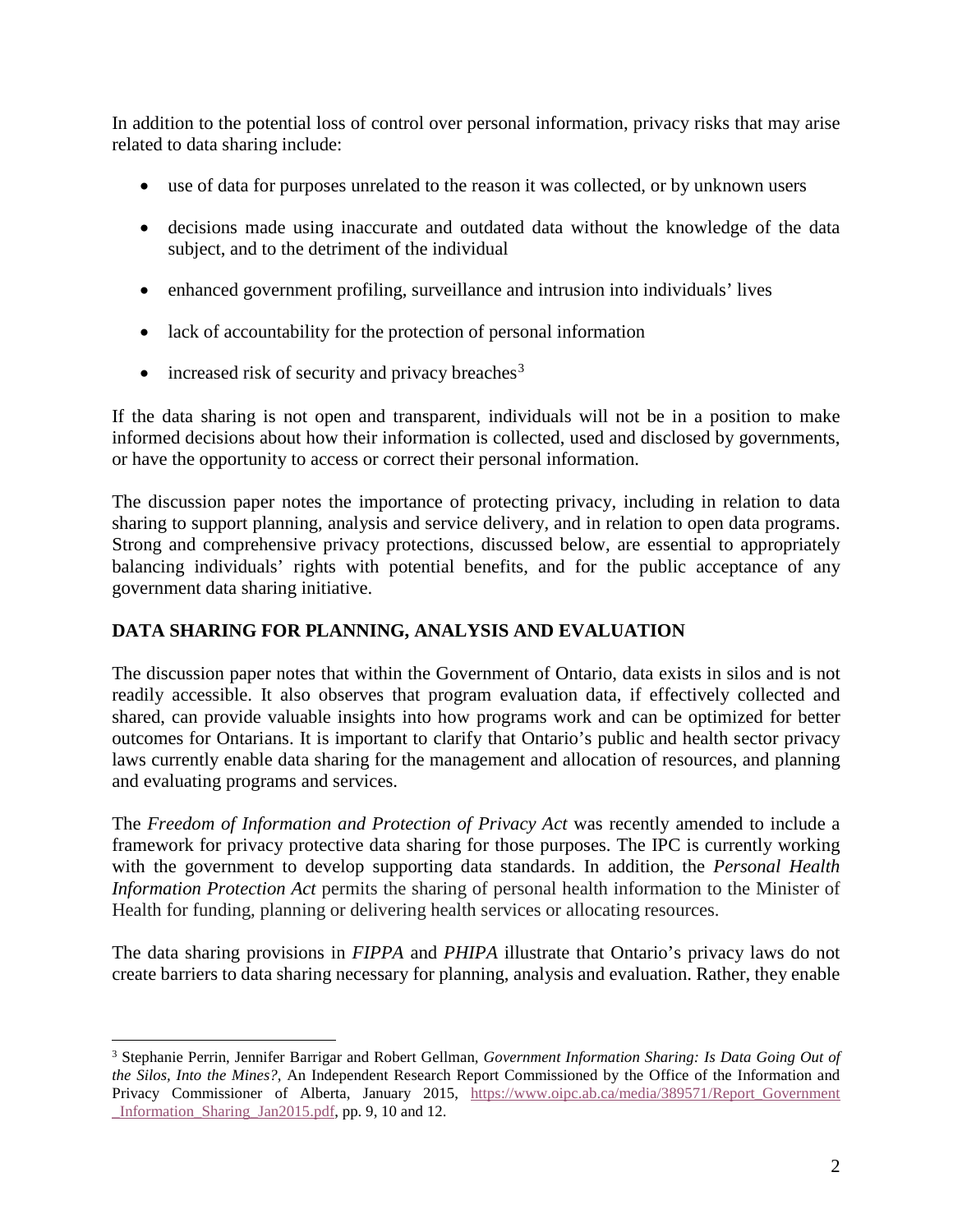the government to design better, smarter and more efficient programs and services, while protecting privacy.

## **DATA SHARING FOR SERVICE DELIVERY**

We challenge the assertion in the discussion paper that Ontario's privacy laws restrict the government's "ability to develop modern policies and deliver services that Ontarians expect from a government in 2019." Too often, privacy is erroneously touted as a barrier to modernization.

The discussion paper states that the province's privacy legislation enables the government to collect, use and disclose personal information for "legitimate, limited and specific purposes." Data sharing can and should operate within those parameters.

For the province to share personal information for purposes beyond what is allowable under *FIPPA*, it must have the legal authority to do so. If legislative amendments are required, we would be pleased to work with the government to ensure that appropriate privacy protective measures are included.

Broadly speaking, any data sharing legislation should define comprehensive requirements for all entities involved, and ensure transparency and accountability for all data sharing activities. Specifically, the legislative framework should:

- define the purposes for which personal information may be lawfully shared and when it is prohibited
- define the organizations that have the legal authority to collect, use and disclose personal information (that is, data providers and users)
- define when disclosure of personal information requires the data subject's consent, and when it may be done without consent
- require data minimization and appropriate de-identification in defined circumstances
- require justification and effective controls by participating parties (for example, completion of business cases, data sharing agreements and privacy impact assessments prior to data sharing)
- define transparency and access measures
- establish appropriate integrity, accountability, oversight and enforcement controls
- define complaint process and remedies
- define breach notification requirements

The discussion paper states that protecting privacy is of "paramount importance." For any data sharing scheme to be successful, the government must have the legal authority and privacy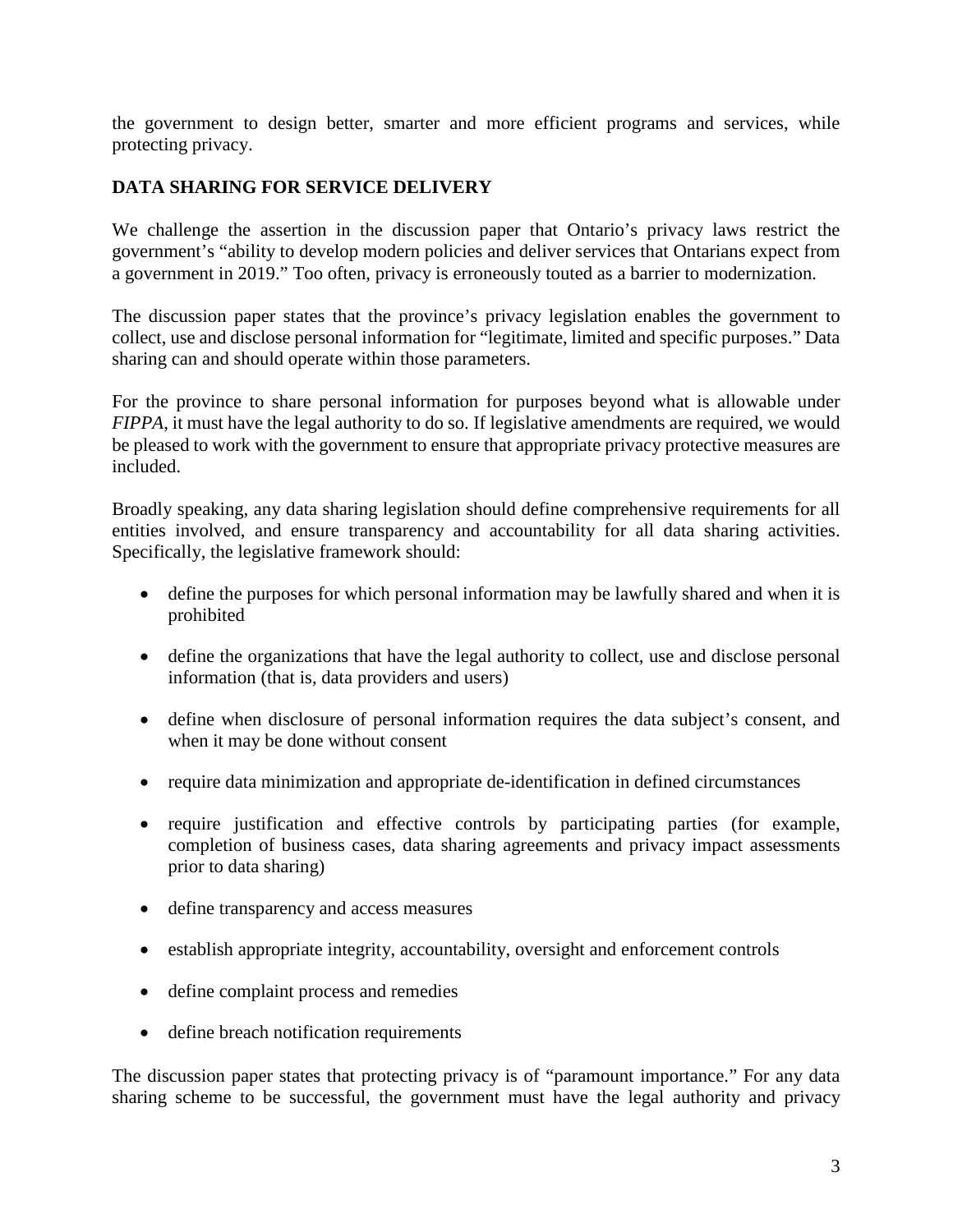protection must be embraced. This has been essential to public acceptance in other jurisdictions that have implemented, or are contemplating, data sharing schemes.

## *Data Minimization*

Data minimization should be a central requirement in any data sharing legislation. The government needs to define legal requirements to minimize the amount of personal information involved in data sharing, including that public organizations must not collect, use or disclose:

- personal information if other information will meet the purpose, and
- more personal information than is reasonably necessary to meet that purpose

Such requirements are not new to Ontario's public organizations. Clear data minimization provisions are set out in *PHIPA*, the *FIPPA* data integration amendments described above, Part X of the *Child, Youth and Family Services Act*, and the *Anti-Racism Act*.

## *Consent and Data Subject Control*

As noted above, any data sharing scheme involving personal information raises significant privacy concerns about individuals' lack of control over their own information.

A key issue to be addressed in data sharing legislation should be if, or when, data subjects' consent for disclosure of their personal information will be required, and the appropriate manner of that consent (for example, express or implied, opt-in or opt-out).

In certain circumstances, consent may be the most appropriate basis upon which to disclose personal information (for example, one-off or unique instances of data sharing). However, there may be circumstances where consent is not a suitable or viable option for enabling data sharing (for example, law enforcement). For the latter situations, the legislative framework must define the authority to share personal information.

We recommend the government engage the public in extensive consultation about the issue of consent and data sharing. We also encourage the government to look for legal, procedural and technical measures to maximize the individuals' control over their personal information, and their ability to monitor how their personal information is used and disclosed, and to report any transgressions to an appropriate oversight body.

## *Data Quality*

Any legislation that enables the sharing of personal information to support service delivery should include clear requirements to verify the accuracy, completeness and timeliness of the information before it is used and disclosed. This requirement is essential when personal information is shared on a large scale, linked or matched with other personal information, or used to make decisions that might adversely affect individuals' rights and entitlements to government benefits and services.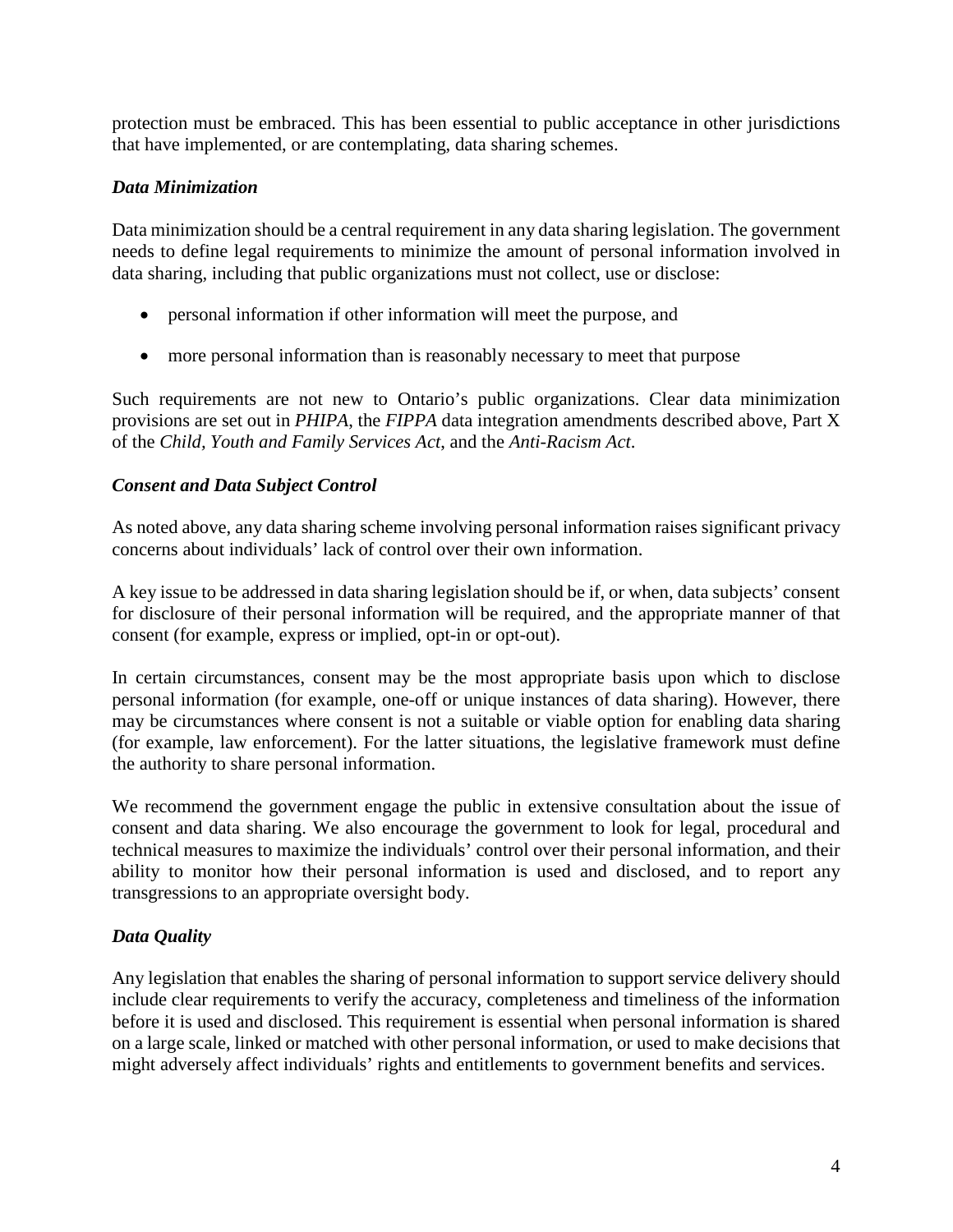Poor quality personal information increases the risks to privacy and decreases the ability of the government to deliver user-centric services. Ontario's privacy laws, as well as a number of the laws noted above, already require organizations to take reasonable steps to ensure data is as accurate as is necessary for the purpose before it is used.

Poor quality of data may:

- impact the usefulness of sharing, which can contribute to reluctance to support sharing
- increase the pressure to use identifiable data to improve the quality
- lead to organizations not wanting to accept data offered<sup>[4](#page-5-0)</sup>

### *Digital Services*

A key privacy challenge with data sharing related to online service delivery is how to design a reliable and privacy protective scheme for authenticating the identity of individuals. An effective and secure digital identity is a necessary enabler for the provisions of online services.

While a digital identity would be necessary for processes designed to create conveniences and cost savings, it also could facilitate the linking of disparate personal information across government. Public acceptability of a digital identity will depend, in large part, on establishing the proper balance between the legitimate information needs of government and individuals' right to privacy.

Robust privacy and security measures, transparency, as well as strong governance, oversight and enforcement will be required. These measures are also necessary to restrict the function creep that could occur with a digital identity and associated unique identifying number, symbol or other particular assigned to the individual.

To avoid function creep, we recommend legislative restrictions on the collection, use and disclosure of any identity number. In addition to advancing transparency and accountability, this would also help limit the potential for privacy-invasive profiling and surveillance. The limits in the *Personal Health Information Protection Act* for the use of the health number provide a good example. They have prevented the health card from becoming a universal identifier used for unrelated purposes.

<span id="page-5-0"></span> $\overline{a}$ <sup>4</sup> United Kingdom Law Commission, *Data Sharing between Public Bodies: A Scoping Report*, July 2014, [https://s3](https://s3-eu-west-2.amazonaws.com/lawcom-prod-storage-11jsxou24uy7q/uploads/2015/03/lc351_data-sharing.pdf) [eu-west-2.amazonaws.com/lawcom-prod-storage-11jsxou24uy7q/uploads/2015/03/lc351\\_data-sharing.pdf,](https://s3-eu-west-2.amazonaws.com/lawcom-prod-storage-11jsxou24uy7q/uploads/2015/03/lc351_data-sharing.pdf) pp. 115- 116.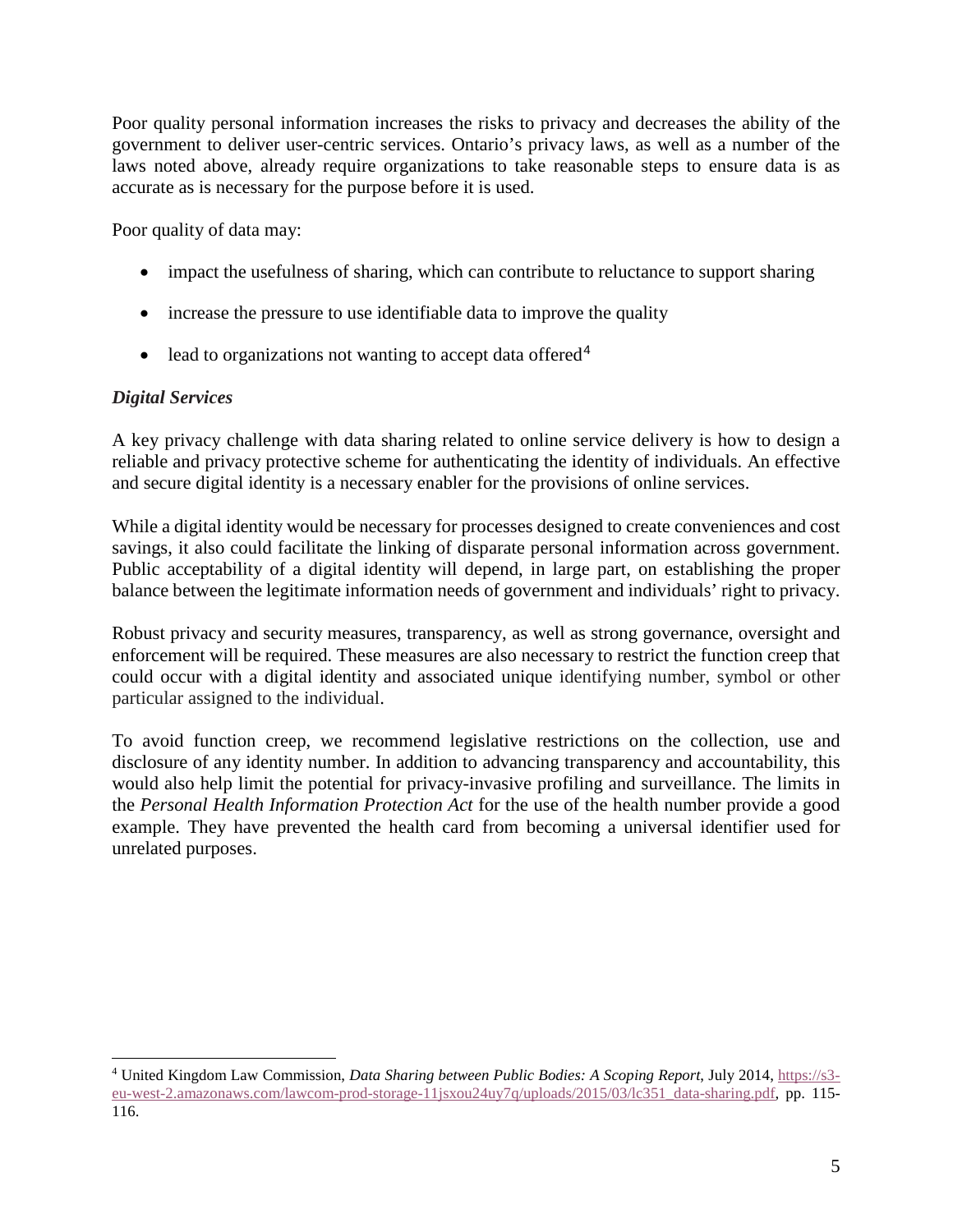# **PUBLIC ENGAGEMENT**

The government is aware that, in Canada and other jurisdictions, major initiatives designed to modernize government have failed, in part, because of adverse public reaction and lack of broad consultation. Due to this, other governments have undertaken extensive public engagement about data sharing in order to educate and get feedback from the public, and to be transparent about their proposals, actions and decisions (for example, Australia and the United Kingdom).

For any data sharing initiative to succeed, the province must engage the public to foster the necessary trust, confidence and acceptance – sometimes known as social licence. Effectively addressing the potential privacy issues is essential to obtaining public support.

### *Justification*

To develop social licence for data sharing, the province needs to provide the public with more detailed information about its justification, costs and benefits, as well as the proposed scope of the initiative and rationale (for example, whether data sharing would cover just ministries, all of the Ontario Public Sector, the broader public sector, or private sector as well). Broad assertions or assumptions about the potential benefits are not sufficient. Before the government proceeds, Ontarians require substantive information to make evidence-based decisions about the merits of data sharing, and whether their rights are appropriately protected.

Public engagement and justification must not be just a one-time undertaking. In a number of other jurisdictions, prior to specific data sharing occurrences, the involved entities must justify the need and define the tangible benefits expected from the sharing, who will receive those benefits, and how they will be measured.<sup>[5](#page-6-0)</sup> For example, in the United Kingdom, the requirement for the parties to complete business cases and data sharing agreements, which are then published, drives this analysis and accountability.

### *Transparency*

The discussion paper states that "Ontarians must feel confident that their personal information is being managed by government in ethical and lawful ways." That confidence is a prerequisite for the success of any data sharing scheme. It is predicated on full transparency regarding the development, implementation, ongoing operation, and evaluation of the government's activities. As noted above, any legislative framework for data sharing should define appropriate transparency measures.

For example, Australia is currently developing its data sharing initiative. The Australian government is marketing transparency as "a key pillar underpinning the Data Sharing and Release

<span id="page-6-0"></span> $\overline{a}$ <sup>5</sup> United Kingdom Cabinet Office, *Digital Economy Bill: Digital Government (Part 5), Introduction to Data Sharing Codes of Practice*, October 19, 2016, https://assets.publishing.service.gov.uk/government/uploads/system/uploads/ [attachment\\_data/file/567319/2016-10-20\\_Digital\\_government\\_codes\\_of\\_practice.pdf,](https://assets.publishing.service.gov.uk/government/uploads/system/uploads/attachment_data/file/567319/2016-10-20_Digital_government_codes_of_practice.pdf) p. 19.